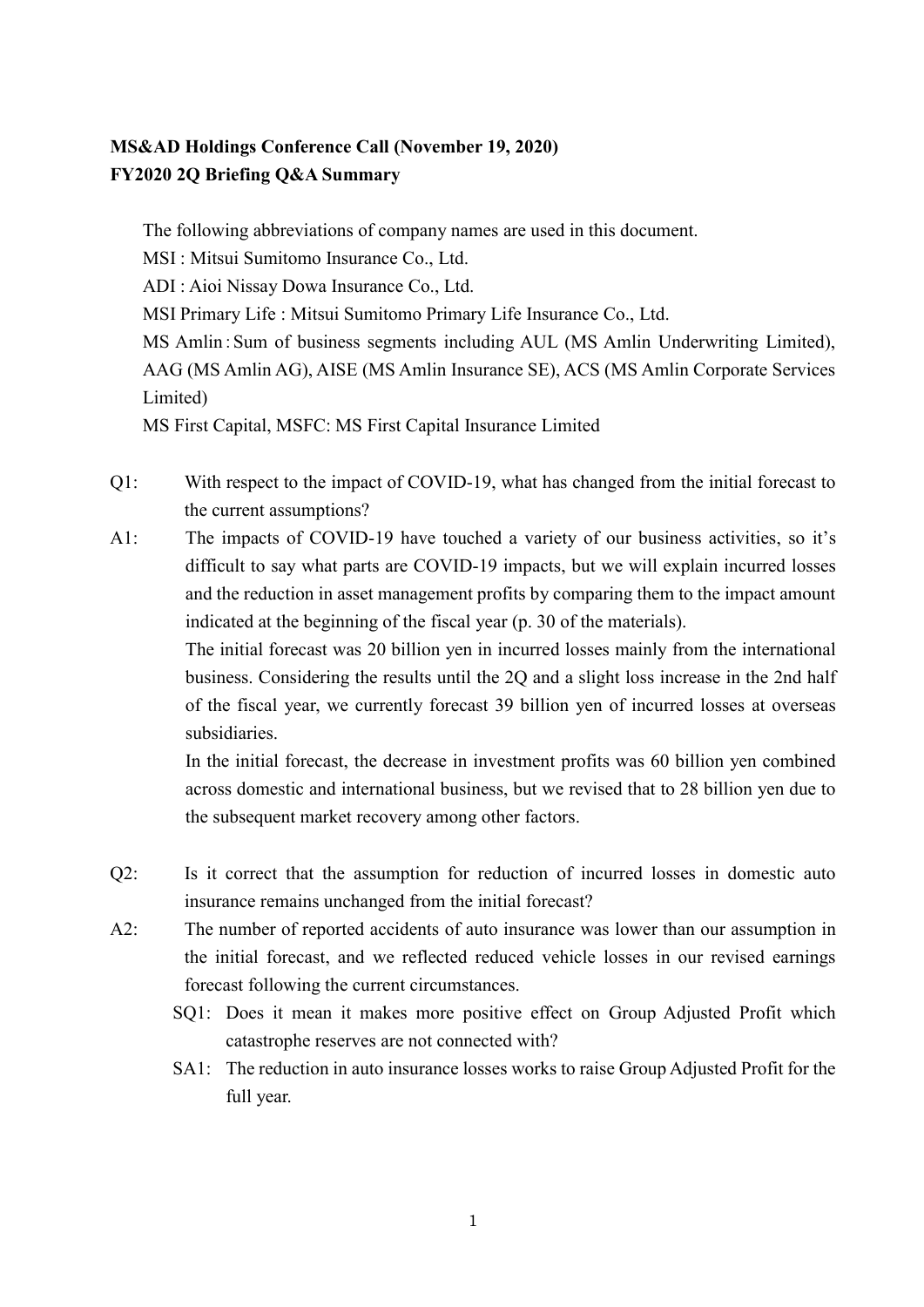- Q3: You stated that incurred losses due to COVID-19 impacts at MS Amlin increased 5 billion yen for the direct insurance for business interruption and 14.5 billion yen for other lines. Are we correct in understanding that the impact of the reinsurance for business interruption is included in this "other" part? Also, there are currently growing concerns about a third wave of infections. How much of an impact do you expect that to have?
- A3: The impacts at MS Amlin are broken down into direct insurance of business interruption and "other". At the 1Q earnings results conference call in August, we explained that the upside for direct insurance of business interruption in the UK would be several billions of yen even if the judgment in the suit against FCA was disadvantageous. Reviewed for loss estimation including for other regions, it increased by approximately 5 billion from the initial forecast.

"Other" category, other than the direct business interruption insurance, includes reinsurance of business interruption, credit insurance, and event cancellation insurance, etc. The 14.5 billion yen as an increase in this "other" category was due to thorough consideration of possible increase in losses even for business interruption reinsurance in other regions based on the judgment pertaining to a direct business interruption insurance in the UK, etc., and to the accumulation of additional reserves against uncertainty without specifying the event. We expect that it will fall within this range, including the effects of the second and third waves.

- SQ1: How much has reinsurance increased within "other" category? Also, how much of other than the case reserve is included?
- SA1: At least 90% of reserve of reinsurance is IBNR without any claim actually made. Please note that, most of the increase in 14.5 billion yen was carefully accumulated and is not tied to specific claims.
- SQ2: Can we assume that it is largely transient and will fall off and become a factor in increasing profits in the next fiscal year?
- SA2: Basically, yes. We believe it is transient. Although there is a possibility that COVID-19 will expand after the third wave into next fiscal year as well, we have been working to clarify terms and conditions of business interruption insurance since the COVID-19 pandemic, so that we believe the impacts will be limited.
- Q4: Am I correct that within increased/decreased consolidated net income compared to the initial forecast on p. 27 of the material, the main factors for the -18.9 billion yen in catastrophe loss reserves were the small number of natural catastrophes and the fact that the loss ratio for auto insurance did not decline as much as anticipated? Furthermore,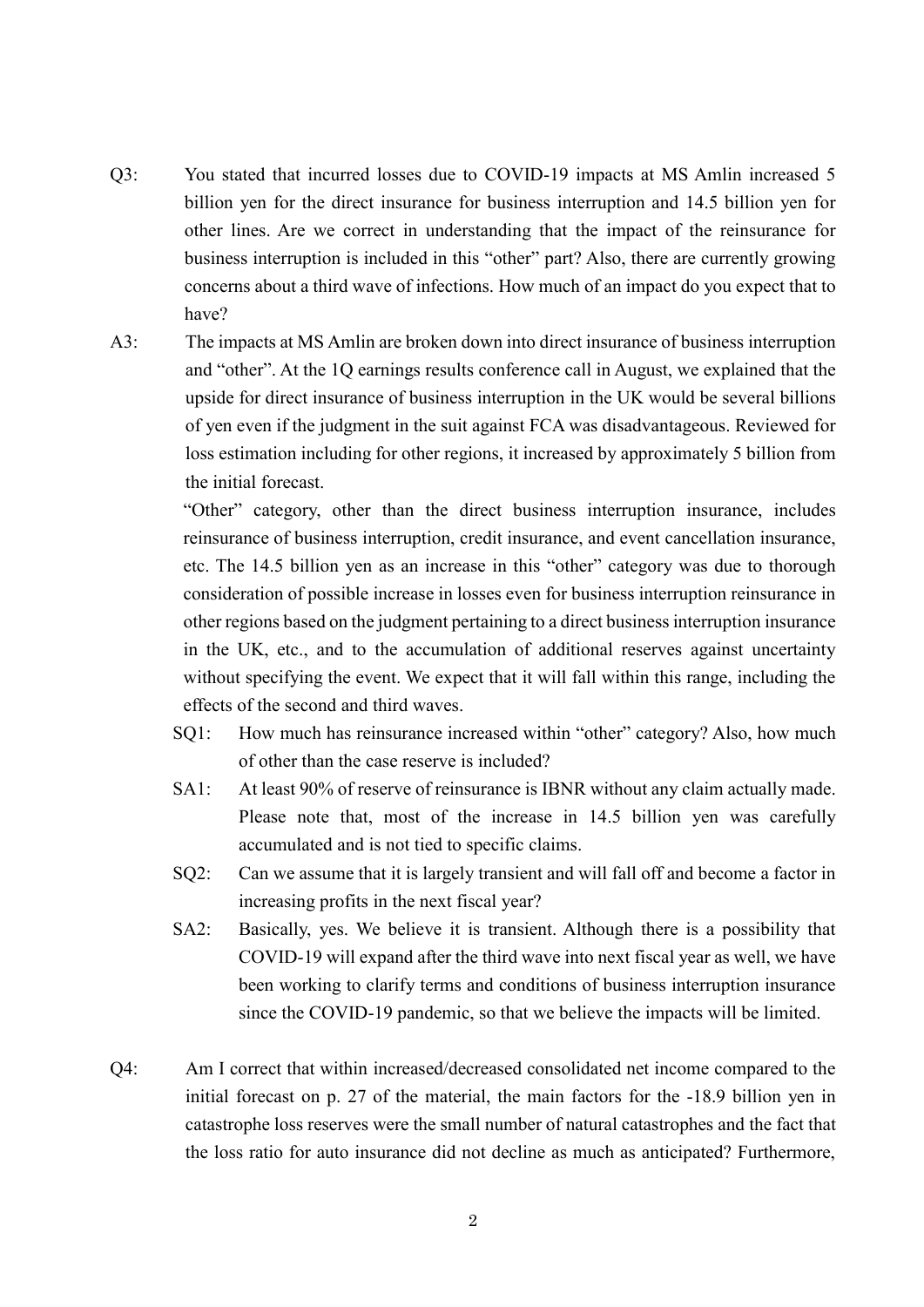given the high stock prices in the market currently, is it possible to promote the sale of strategic equity holdings and conduct provision for catastrophe loss reserves in fire insurance?

- A4: The main factor is the reduction in automobile insurance catastrophe loss reserve reversal amounts. As noted on p. 29 of the material, there has been a 7.6 billion yen decrease in MSI and an 11.1 billion yen decrease in ADI compared to the initial forecast. There has been no significant change in fire insurance compared to the initial forecast. The fire catastrophe loss reserve balance has steadily increased through our initiatives, so we don't have any special plan in the current earnings forecast.
- Q5: Is the primary factor for increase of a unit price of auto insurance the cost of in-vehicle devices installed with dashcam-type auto insurance? Also, how much is the ratio of dashcam-type insurance in the whole auto insurance.
- A5: The increase in unit prices of automobile insurance is partly due to the dashcam clause, but of course it is also due to the effect of the premium rate increase. The number of vehicles currently under dashcam-type auto insurance policies is around 700,000 vehicles, and we expect that to grow to around 900,000 vehicles by the end of the fiscal year. From the perspective of auto insurance as a whole, the dashcam type does not represent a large percentage yet.
- Q6: In terms of natural catastrophes, we assume you have been impacted by the heavy rainfall in July more than other companies. Can you tell us if there are any special notes for the reason regarding your portfolio (insured properties, contracts etc.)?
- A6: We believe one of the factors is our market share in the affected areas. <Supplementary Information> In addition to the above, we confirmed that one of the factors behind the damage caused by the heavy rainfall in July was that there were many large-scale incidents centered on corporate properties.
- Q7: What is the background behind the upward revision in the MSI Primary Life profits on p. 34 of the materials? What was the impact of interest rates and exchange rates?
- A7: MSI Primary Life cancels foreign currency policies in Australian and US dollars whose investment targets are reached. By the end of the first half-year, the corresponding sale of bonds raised profit levels. In addition, a decline in top-line sales due to the impact of COVID-19 results in a decrease in agent commissions. Based on these results, we raised our annual profit forecast.

In terms of the structure of earnings, if the yen continues to depreciate, the profit margin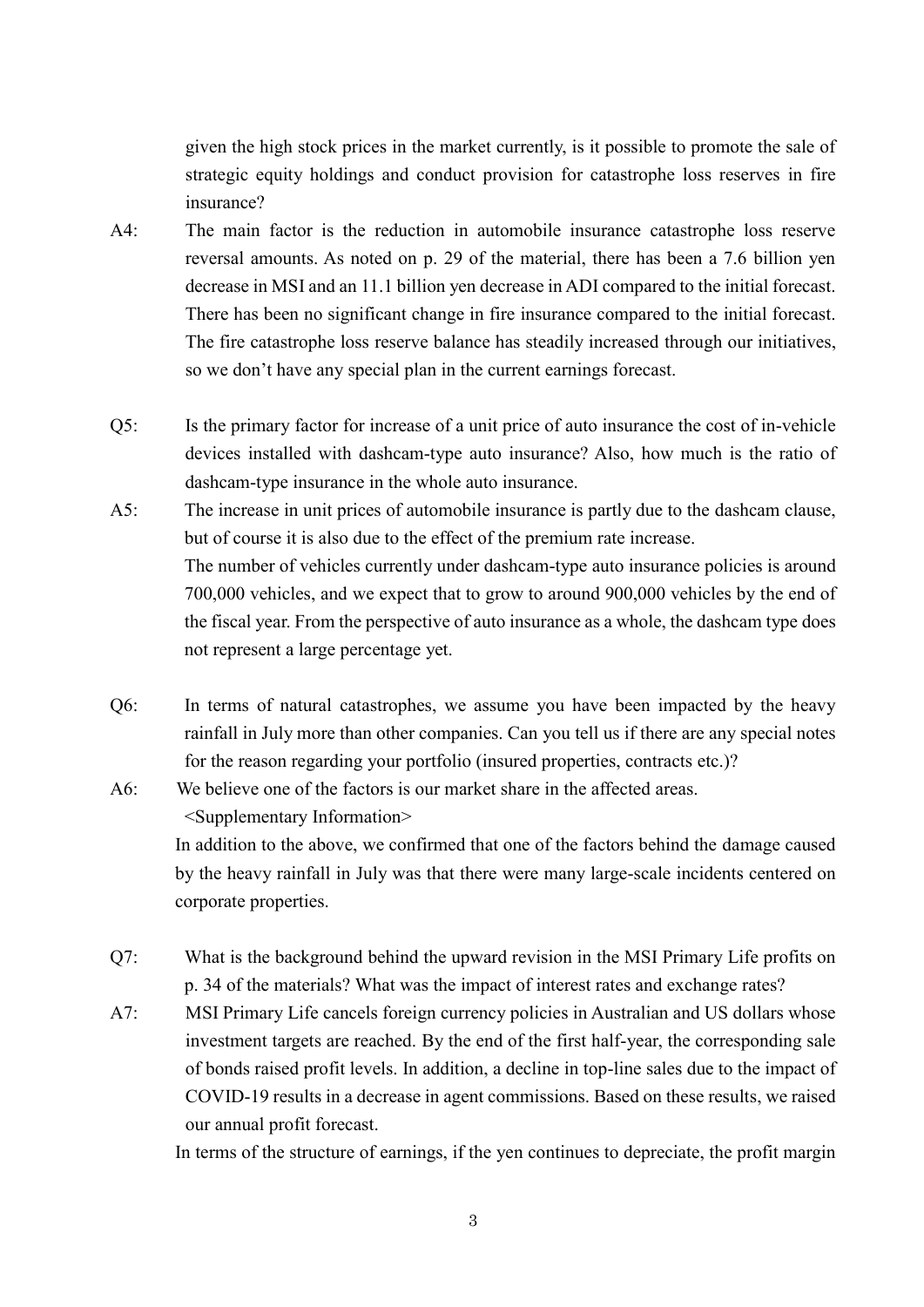of the flow becomes larger. The stock portion is greatly affected by the year-end interest rates and foreign exchange rates, but there is also a price fluctuation reserve system, so it is not always possible to say what kind of impact the change in interest rates and foreign exchange rates will have depending on the situation.

- Q8: In MS Amlin's earnings forecast, underwriting profits, if underwriting loss from COVID-19 is excluded, have been revised upward 20 million pounds compared to the initial forecast. What are the contributions of nat. cat. and non-cat lines?
- A8: As noted on p. 29 of the materials, natural catastrophe losses are expected to decrease by 4.1 billion yen (34 million pounds) compared to the initial forecast at the beginning of the year.

We believe that the profitability of non-cat lines is improving smoothly as planned.

- Q9: You have lowered the forecast for MS Amlin's net premiums written. Why have you done that despite the rate increase in the insurance market as a whole?
- A9: MS Amlin also enjoys the benefits of the rate increase in the market, but the reason for the decrease in premiums is that we give top priority to improving profitability in noncat lines and continue to take prudent underwriting measures, including withdrawal from unprofitable business.
	- SQ1: How much have rates increased for MS Amlin's policy renewals?
	- SA1: Rate increase for the market insurance premiums vary by region, and our current understanding of the market is that the occurrence of natural catastrophes is flat in Europe, while in Japan and the US, which experienced major losses last year, rates have increased by 20% - 40%.

MS Amlin is also implementing market-level rate increases. For example, from June through July, they achieved a rate increase of around 20% for renewals of nat. cat. treaty reinsurance in the US. On average, across all lines, MS Amlin has been able to raise rates about 6% since the beginning of the year, and thus has achieved rate increase levels that exceed those planned at the beginning of the year.

- SQ2: If you are able to realize rate increases that exceed plans, does that mean you can expect a sharper recovery of profits than in the past once the impacts of COVID-19 have been eliminated?
- SA2: We would like to prioritize showing everyone through our numbers that we have, at least, recovered profits as planned.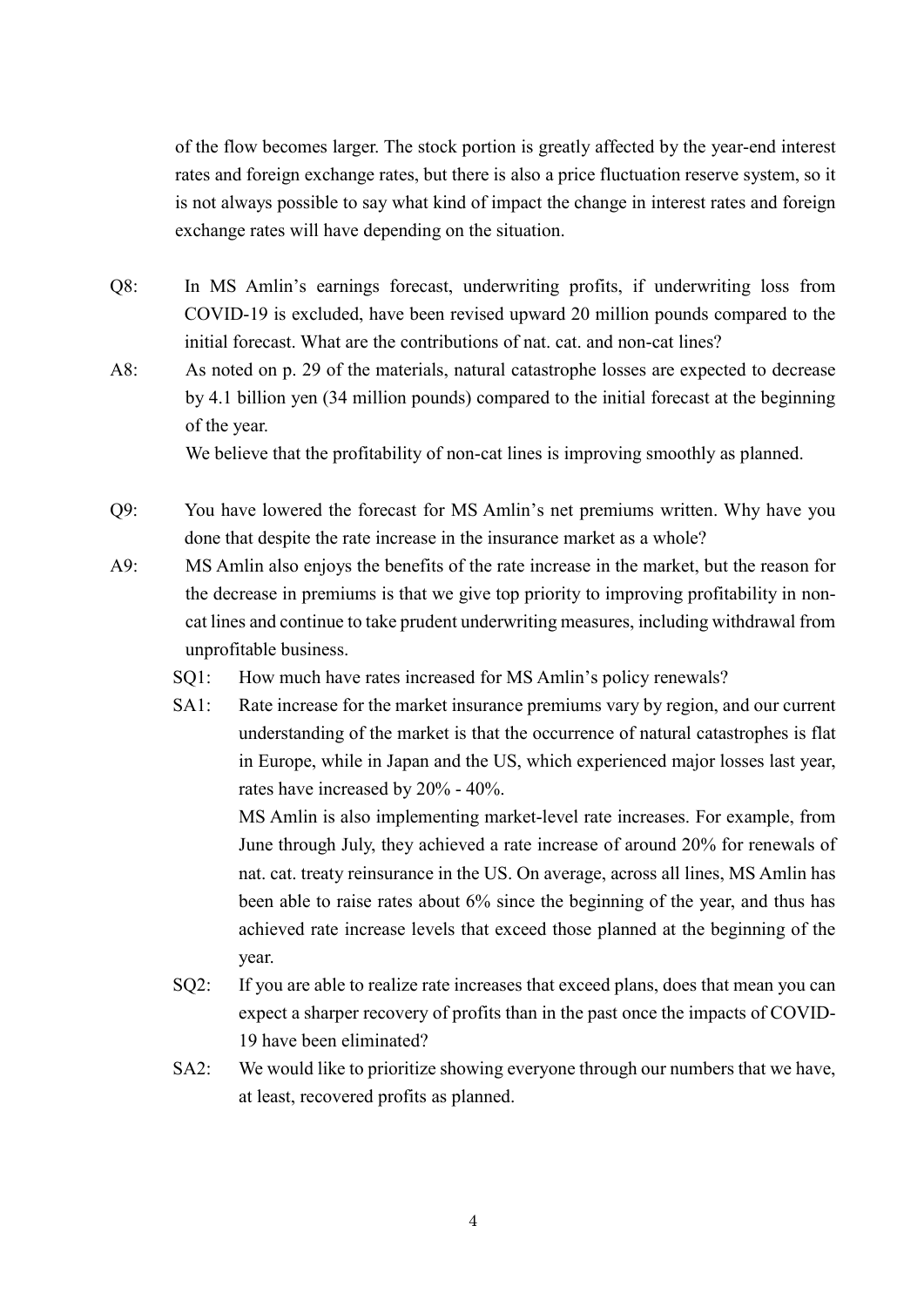- Q10: With respect to earnings forecasts for overseas insurance subsidiaries, why did you revise net income in Asia upward by 5.1 billion yen?
- A10: We made the revision because, just as in Japan, the loss ratio for auto insurance has declined due to the stagnation of economic activity caused by COVID-19. Additionally, MSFC has been a positive factor due to the good result return (commission) due to its good results of outward reinsurance.
	- SQ1: Are we correct in understanding that the declining loss ratios for auto insurance in Asia will not immediately lead to a reduction in direct premium rates?
	- SA1: If the loss ratio is good in the long run, we may review insurance premium rates. However, given that Asian auto insurance loss ratios are generally at a high level, we do not believe that the recent reduction in the loss ratio will likely lead to a reduction in direct premium rates.

<Supplementary Information>

The improvements in Asian auto insurance loss rates also include, in addition to the impacts of COVID-19, the effects of profitability improvement efforts that we have been working on continuously.

- Q11: Why is your full-year profit forecast for the international life insurance business lower than the forecast at the beginning of the year?
- A11: Some equity-method affiliates included in the international life insurance business have adopted accounting methods that reflect changes in the market value of securities in P/L. In terms of this fiscal year, although the market level at the end of December 2019, which was the end of last fiscal year, was high, the drop in March forced us to create a new outlook due to the parts of unrealized losses that have not recovered and realized losses.
	- SQ1: Didn't you include the stock market level at the end of March in the forecast at the beginning of the year?
	- SA1: Although it is based on the level at the end of March, the market environment at the end of March was extremely low, so we took the situation for April onward partially into consideration. There are parts that are not fully captured because they were forecasts of investees' results, not our subsidiaries.
- Q12: You have announced share buybacks. What is your approach to prioritizing share buybacks over dividend increases? Also, will there be any conditions for dividend increases toward the end of the fiscal year?
- A12: We elected to repurchase our own shares at this time after taking into consideration the current stock price situation, and in order to improve capital efficiency. Additionally,